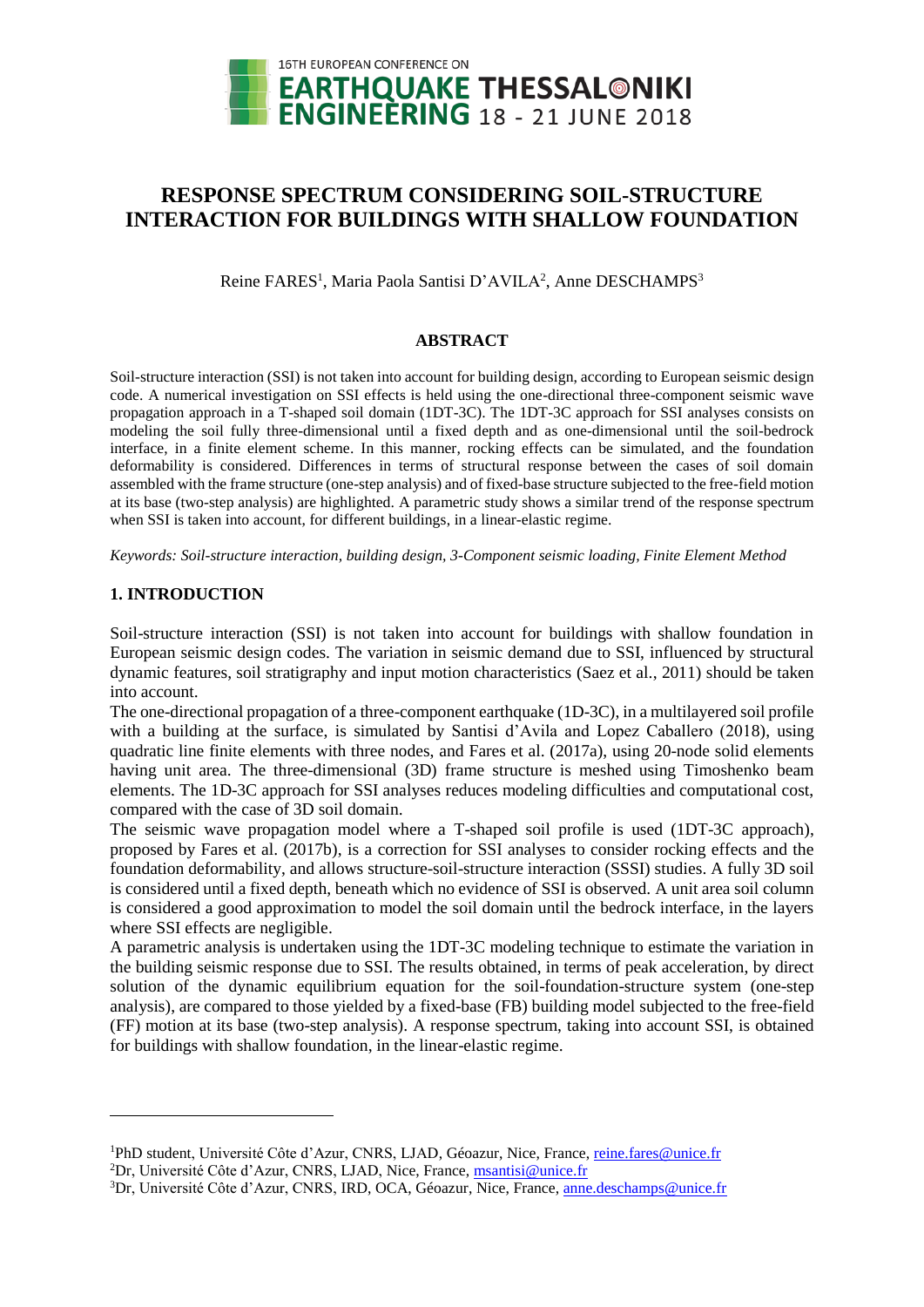## **2. 1D-3C SEISMIC WAVE PROPAGATION IN A T-SHAPED SOIL DOMAIN**

The 1DT-3C modeling technique is applied for SSI analyses considering homogeneous material properties in the horizontal directions *x* and *y* (Figure 1). Seismic waves propagate vertically in *z*-direction. The soil model is fully 3D for the top layers until a predefined depth, beneath which the SSI has negligible effects, and a one-dimensional (1D) soil model is used until the bedrock. The proposed T-shaped soil domain allows rocking to be simulated and the foundation deformability to be taken into account. The soil is meshed using 20-node solid finite elements. A constraint equation is used to condense out the degrees of freedom at the base of the 3D soil domain to those at the top of the unit area soil column.

An absorbing boundary condition is applied at the soil-bedrock interface, using dashpots having damping coefficient equal to  $A \rho v_{sb}$  in horizontal directions and  $A \rho v_{pb}$  in vertical direction, respectively, as proposed by Lysmer and Kuhlemeyer (1969). The bedrock density is  $\rho$ ,  $v_{sb}$ , and  $v_{pb}$ are the shear and compressional wave velocity in the elastic bedrock and *A* is the soil domain area. The seismic load is given at the soil-bedrock interface as forces, which amplitudes are equal to  $A \rho v_{sb} \dot{u}_{gt}(t)$ ,

 $A \rho v_{sb} u_{gy}(t)$  and  $A \rho v_{pb} u_{gz}(t)$  in x-, y- and z-direction, respectively, where  $u_g(t)$  is the incident wave velocity at the bedrock level. A periodic boundary condition (tie constraint) is imposed to obtain zero horizontal strains in the horizontally layered soil (Zienkiewicz et al., 1989).

The minimum number of quadratic elements in a soil layer, in *z*-direction, is assumed equal to  $p f h / 2v_s$ , where  $p = 10$  is the minimum number of nodes per wavelength,  $f = 15$ Hz is the maximum frequency of interest, *h* is the thickness of the layer, and  $v<sub>s</sub>$  is the minimum wave velocity in the layer. The Abaqus software (Abaqus User Manual, 2014) is used for this research.



Figure 1. T-shaped soil profile

#### **3. 3D FRAME STRUCTURE**

The 3D frame structure is modeled using Timoshenko beam elements. It is rigidly connected at its base, node to node (Figure 2), to the 3D shallow foundation that is meshed using 20-node solid elements. The Timoshenko beam model considers transverse shear deformation as not negligible. Accordingly, the transverse shear stiffness is defined as  $\chi GA$ , where G is the shear modulus, A is the beam crosssectional area and  $\chi = (5(1 + v))/(6 + 5v)$  is the shear coefficient (Kaneko 1975) for a Poisson's ratio v. Rayleigh approach (Chopra 1995) is adopted to consider the damping effect of non-structural elements. The damping matrix is estimated as  $C = aM + bK$ , where M is the consistent mass matrix and K is the stiffness matrix. The parameters  $a = 2\zeta w_1 w_2 / (w_1 + w_2)$  and  $b = 2\zeta / (w_1 + w_2)$  are calculated using the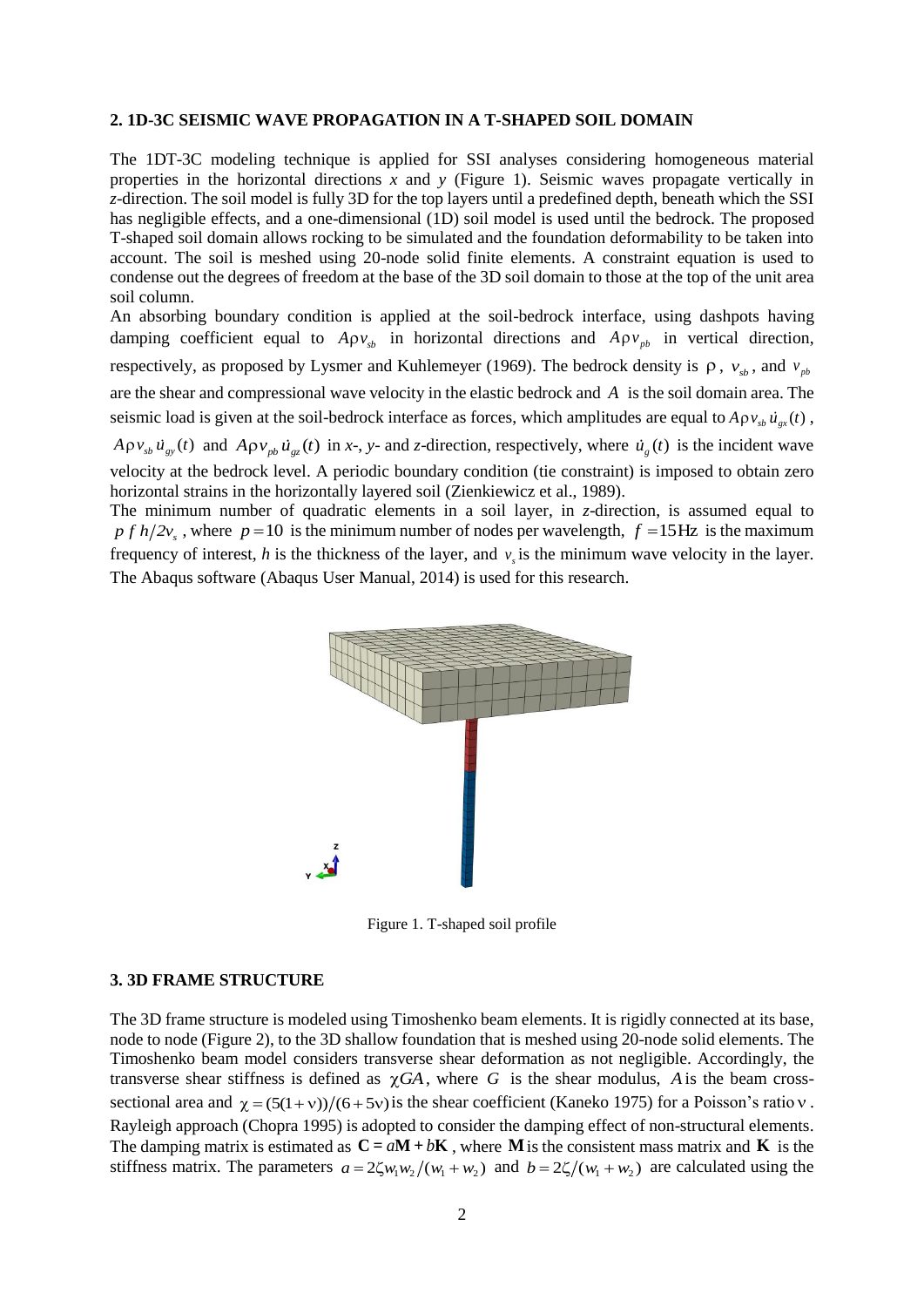first two natural angular frequencies  $w_1$  and  $w_2$  of the structure, and it is assumed a damping ratio  $\zeta$  = 5%, as in structural design of typical reinforced concrete buildings.



Figure 2. Structure-foundation assembly

#### **4. ASSEMBLY DEFINITION**

The discrete dynamic equilibrium equation of the structure-foundation-soil assembly is written as

$$
M\Delta \ddot{d} + C\Delta \dot{d} + K\Delta d = \Delta F \tag{1}
$$

where  $\Delta \vec{d}$ ,  $\Delta \vec{d}$  and  $\Delta d$  are the increment of acceleration, velocity, and displacement vector, respectively, and  $\Delta F$  is the increment vector of the seismic loading. Equation 1 is solved directly. The implicit dynamic problem is solved step by step using the Hilber-Hughes-Taylor algorithm (Hughes, 1987) that allows to remove high-frequency noise without impacting the meaningful lower frequency response. A slight numerical damping is adopted using the parameters  $\alpha = -0.1$  ( $\alpha$  needs to verify  $-0.5 \le \alpha \le 0$ ),  $\beta = 0.25(1-\alpha)^2 = 0.3025$  and  $\gamma = 0.5 - \alpha = 0.6$ . The interested reader can refer to Hughes (1987) for the numerical solution of the differential Equation 1 using these parameters. The soil domain area involved in the SSI has to be defined to reduce the model. Moreover, the soil

domain depth involved in the SSI has to be fixed to know where the 1D propagation model can be a sufficient approximation.

#### *4.1 Definition of the soil domain area*

The analyzed soil stratigraphy and mechanical properties are given in Table 1 where  $v_s$  and  $v_p$  are respectively the shear and compressional wave velocities.

| Depth<br>(m) | <b>Density</b><br>$(kg/m^3)$ | $\mathbf{v}_s$<br>(m/s) | Vр<br>(m/s) |
|--------------|------------------------------|-------------------------|-------------|
| $0 - 5$      | 1930                         | 160                     | 1256        |
| $5 - 15$     | 1930                         | 170                     | 1275        |
| $15 - 30$    | 1930                         | 180                     | 1293        |
| > 30         | 2100                         | 1000                    | 2449        |

Table 1. Stratigraphy and mechanical properties of the soil profile

The floor plan of the three-floor building structure is shown in Figure 3A and the mechanical parameters are listed in Table 2. The dimensions of the rectangular cross-section columns are 30x80 cm², 30x70 cm² and 30x60 cm² for the first, second and third floor, respectively, and that of beams are 30x70 cm² for the first and second floor and 30x60 cm² for the third floor. The interstory height, the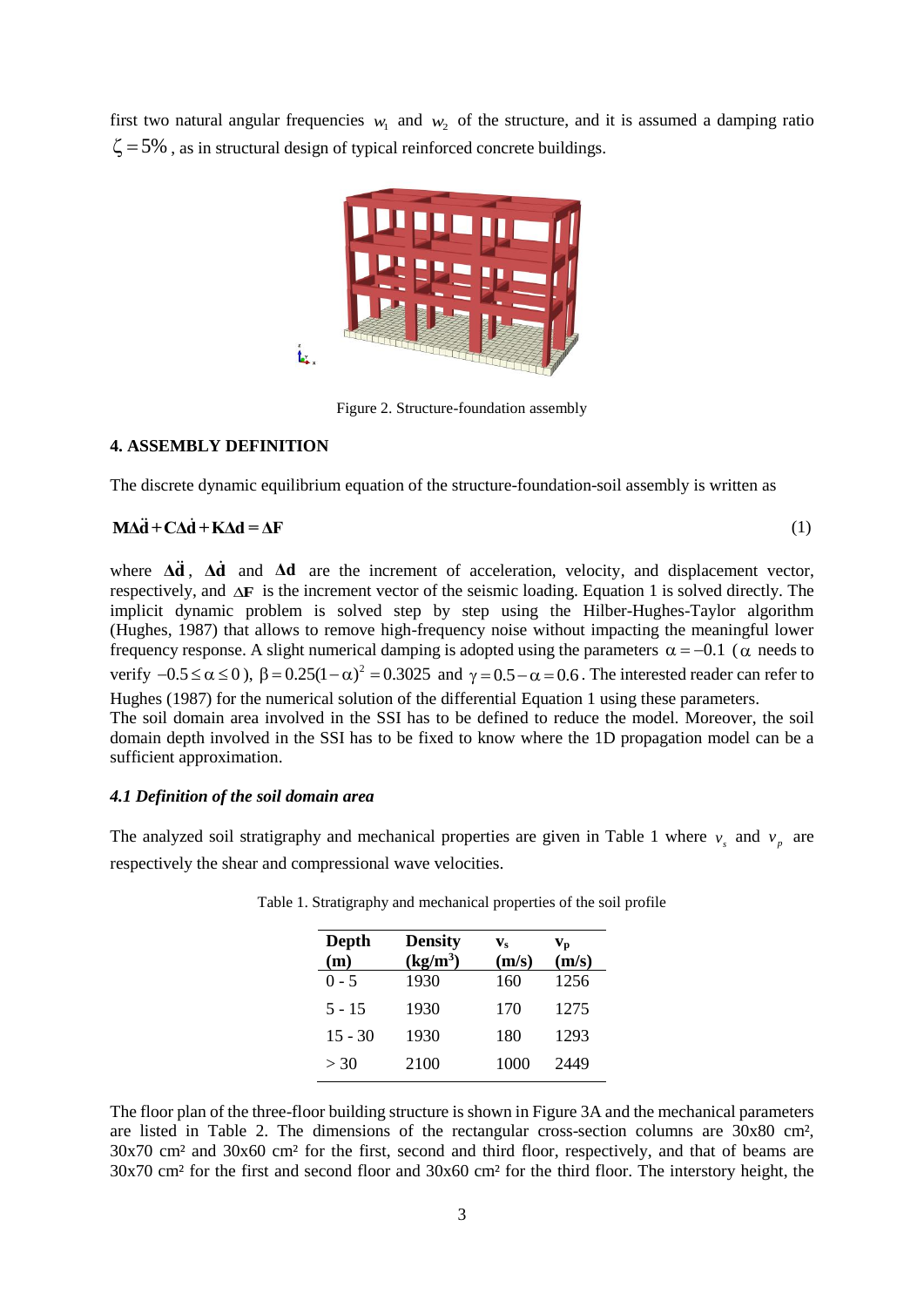adopted elastic modulus in compression, the Poisson's ratio, and the density of the structure, are reported in Table 2. The dead load is converted in consistent mass of beams.



Table 2. Dimensions and mechanical parameters of the structure

Figure 3. Floor plans of the analyzed structures identified by letters A and B

The soil domain area is defined by evaluating the building base to bedrock transfer function (TF) for different areas. The soil domain area is assumed as the minimum one providing a TF with a peak corresponding to the soil column frequency in the free-field case. Note that assuming a too small soil domain area gives unrealistic results with a soil too much influenced by the building deformation. On the contrary, selecting a too large soil domain area leads to vanish the SSI effect with a soil mass too high and a negligible building deformation effect. Figure 4 shows the obtained TF. The soil area  $A = 25 \times 25$  m<sup>2</sup> is selected in the case of the softest soil and adopted for all analyses.

The elastic modulus in compression and density have to be corrected as  $EA$  and  $\rho A$ , respectively, in the 1D soil domain that is modeled using unit area solid elements*.* This correction does not impact the soil frequency since the stiffness to mass ratio remains constant.



Figure 4. Building base to bedrock Transfer Function for different soil domain areas

### *4.2 Definition of the 3D soil thickness*

The 3D soil thickness is the depth until which a 3D soil domain should be assumed and a 1D propagation model is considered a sufficient approximation for deeper layers. The simulation of vertical propagation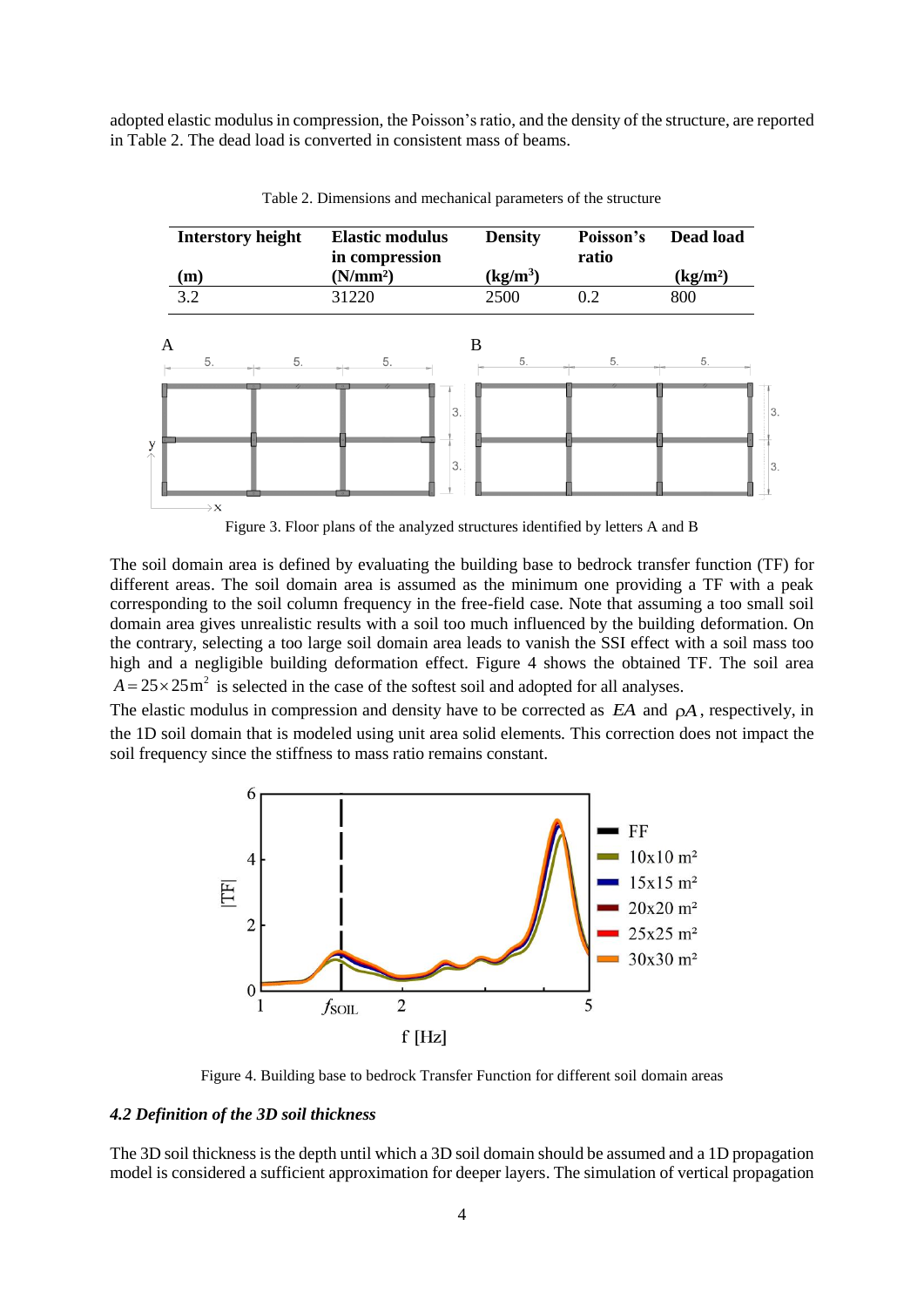of seismic waves is done using a fully 3D soil domain having the previously selected area to verify the assumption of the 3D soil thickness. A synthetic signal is applied. The predominant frequency of the signal  $f_q$  is chosen equal to the first frequency of the structure, to incite the structure. The synthetic signal, proposed by Mavroeidis and Papageorgiou (2002), is

$$
\dot{u}_0(t) = \dot{u}_{0\text{max}}/2\Big[1 + \cos(2\pi f_q/n(t - t_0))\Big]\cos\Big(2\pi f_q(t - t_0)\Big) \quad 0 \le t \le 2t_0; \quad \dot{u}_0(t) = 0 \quad t > 2t_0
$$
\n(2)

where  $t_0 = n/2f_q$  is the time of envelope's peak and  $n = 5$  is the number of cycles. The velocity peak  $\dot{u}_{0\text{max}}$  corresponds to an acceleration peak of  $0.1 \text{m/s}^2$ .

The impact of the building deformation on the soil xz shear strain at a fixed time (Figure 5, right) is compared with the free-field case (Figure 5, left). In the analyzed case, the first five meters of soil are influenced by the building. Underneath, no significant change in the shear strain is observed due to the building presence. Consequently, the first five meters of soil are modeled as fully 3D in the following study, due to the influence of the building on the soil.



Figure 5. Cartography of *xz* shear strain in the soil for the cases of FF (left) and SSI (right)

# **5. PARAMETRIC INVESTIGATION ON SSI**

#### *5.1 Modeling description*

The response of a T-shaped soil domain having different mechanical features, with the same building at the surface, is simulated to investigate the effect of soil properties on the SSI effects in the case of buildings with shallow foundation. The analyzed stratigraphies are listed in Table 3 and classified according to the Eurocode 8 soil categories. The shear wave velocity for each layer is arbitrary fixed. According to the relationships presented by Boore (2015), the density and compressional wave velocity are then calculated. The Poisson's ratio is evaluated as  $v = (0.5v_p^2/v_s^2-1)/(v_p^2/v_s^2-1)$ . The bedrock

parameters are  $\rho = 2100 \text{ Kg/m}^3$ ,  $v_{sb} = 1000 \text{ m/s}^2$ , and  $v_{pb} = 2449 \text{ m/s}^2$ .

The same analysis is done for five different buildings having different natural frequencies. The floor plan shown in Figure 3A (named A in Table 4) is adopted for a three-, five- and seven-floor building and the floor plan in Figure 3B (named B in Table 4) is adopted for a three- and five-floor building. The dimensions of the rectangular cross-section of columns are 30x80 cm² and 30x70 cm² for the first and second floor, respectively, and 30x60 cm<sup>2</sup> for higher floors. The dimensions of the rectangular crosssection of beams are  $30x70$  cm<sup>2</sup> for the first and second floor and  $30x60$  cm<sup>2</sup> for higher floors. Mechanical parameters are reported in Table 2 and the fundamental frequency  $f_{BLDG}$  of these structures, associated to the translational mode shape in *x*-direction, is given in Table 4.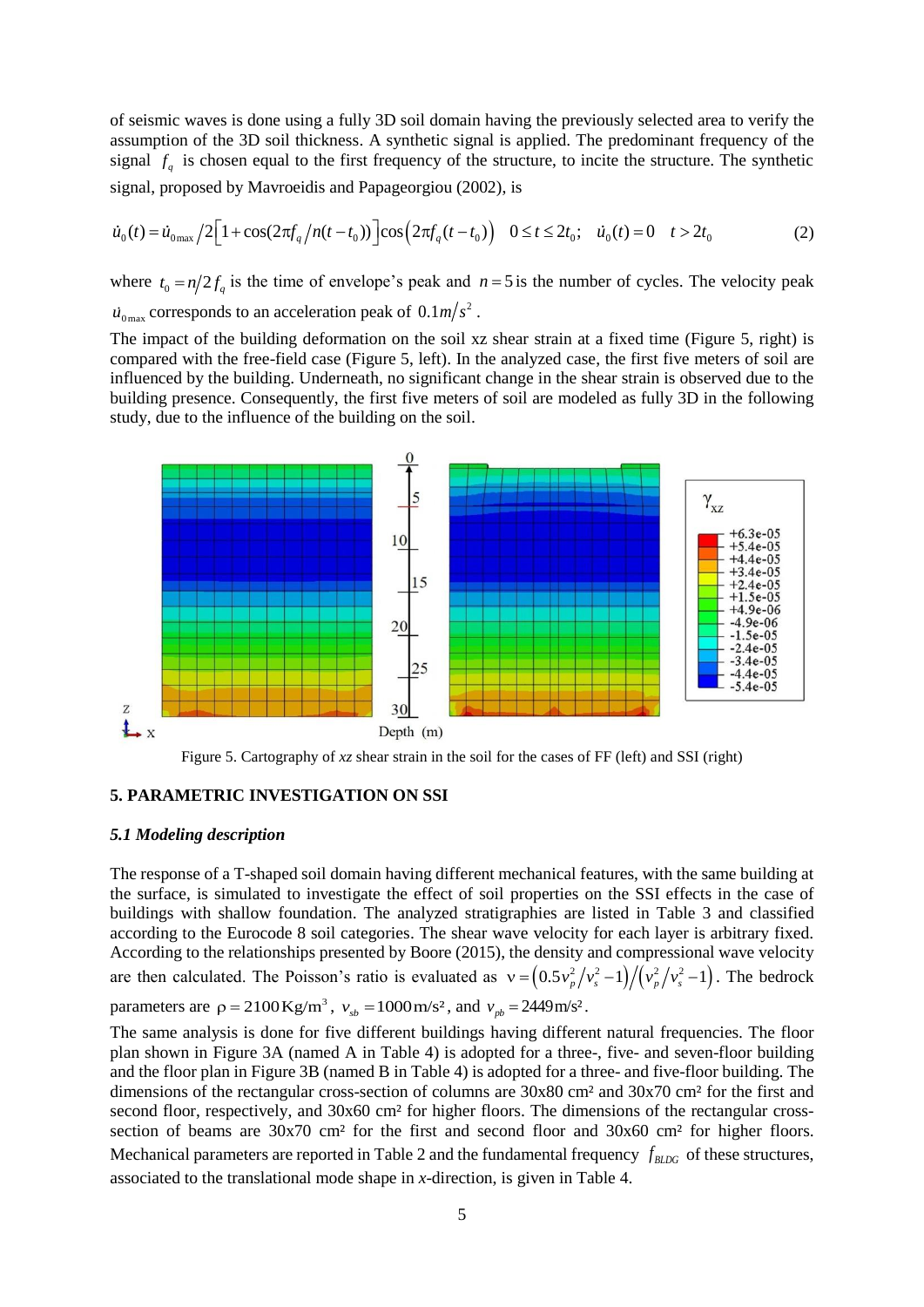A synthetic signal (Equation 2) is applied in the direction of the first mode shape of the structure. The predominant frequency of the signal  $f_q$  is chosen to excite the first frequency of the structure. Then, a recorded signal of the 6 April 2009 Mw 6.3 L'Aquila earthquake (UTC 1:32) is applied to use a multifrequency input loading. This signal is recorded at the Antrodoco (ANT) station of the Italian strong motion network, localized in Lazio region (Italy). It is a FF station in a flat surface, with a slope angle lower than 15°. The soil type is classified as A, according to the Eurocode 8, but the  $v_{s30}$  is not measured. The epicentral distance is 26.2 km. Only the North-South (NS) component having peak ground acceleration  $0.26 \text{ m/s}^2$  is applied in the direction of the first mode shape of the structure. The time step of input signals is  $dt = 0.005s$ .

| Dept<br>$\mathbf h$ | Categor<br>y   | $\rho$    | $\mathbf{v}_\mathrm{s}$ | $\mathbf{v}_{\mathbf{p}}$ | $f_{\rm solL}$ | <b>Depth</b> | Category       | $\rho$          | $\mathbf{v}_\mathrm{s}$ | $\mathbf{v}_{\mathbf{p}}$ | $f_{\rm 50IL}$ |
|---------------------|----------------|-----------|-------------------------|---------------------------|----------------|--------------|----------------|-----------------|-------------------------|---------------------------|----------------|
| m                   |                | kg/m<br>3 | m/s                     | m/s                       | Hz             | m            |                | $\text{kg/m}^3$ | m/s                     | m/s                       | Hz             |
| $0 - 5$             |                | 1999      | 450                     | 1741                      |                | $0 - 5$      |                | 1957            | 360                     | 1601                      |                |
| $5 - 15$            | $\mathbf{A}$   | 2108      | 750                     | 2156                      | 7.53           | $5 - 15$     | $\bf{B}$       | 2020            | 500                     | 1815                      | 5.39           |
| $15 -$<br>30        |                | 2166      | 950                     | 2400                      |                | $15 -$<br>30 |                | 2092            | 700                     | 2091                      |                |
| $0 - 5$             |                | 1937      | 320                     | 1536                      |                | $0 - 5$      |                | 1930            | 280                     | 1469                      |                |
| $5 - 15$            | $\bf{B}$       | 1976      | 400                     | 1664                      | 4.51           | $5 - 15$     | $\bf{B}$       | 1957            | 360                     | 1601                      | 4.1            |
| $15 -$<br>30        |                | 2058      | 600                     | 1957                      |                | $15 -$<br>30 |                | 2039            | 550                     | 1887                      |                |
| $0 - 5$             |                | 1930      | 250                     | 1417                      |                | $0 - 5$      |                | 1930            | 240                     | 1400                      |                |
| $5 - 15$            | $\overline{B}$ | 1947      | 340                     | 1568                      | 3.78           | $5 - 15$     | $\bf{B}$       | 1932            | 310                     | 1519                      | 3.36           |
| $15 -$<br>30        |                | 2020      | 500                     | 1815                      |                | $15 -$<br>30 |                | 1994            | 440                     | 1726                      |                |
| $0 - 5$             |                | 1930      | 230                     | 1382                      |                | $0 - 5$      |                | 1930            | 220                     | 1365                      |                |
| $5 - 15$            | $\mathbf C$    | 1930      | 280                     | 1469                      | 3.04           | $5 - 15$     | $\overline{C}$ | 1930            | 260                     | 1435                      | 2.76           |
| $15 -$<br>30        |                | 1976      | 400                     | 1664                      |                | $15 -$<br>30 |                | 1957            | 360                     | 1601                      |                |
| $0 - 5$             |                | 1930      | 200                     | 1329                      |                | $0 - 5$      |                | 1930            | 180                     | 1293                      |                |
| $5 - 15$            | $\mathcal{C}$  | 1930      | 240                     | 1400                      | 2.47           | $5 - 15$     | $\mathcal{C}$  | 1930            | 210                     | 1347                      | $\overline{2}$ |
| $15 -$<br>30        |                | 1926      | 300                     | 1502                      |                | $15 -$<br>30 |                | 1930            | 250                     | 1417                      |                |
| $0 - 5$             |                | 1930      | 160                     | 1256                      |                |              |                |                 |                         |                           |                |
| $5 - 15$            | D              | 1930      | 170                     | 1275                      | 1.48           |              |                |                 |                         |                           |                |
| $15 -$<br>30        |                | 1930      | 180                     | 1293                      |                |              |                |                 |                         |                           |                |

Table 3. Stratigraphy and mechanical properties of the analyzed soil profiles

Table 4. Fundamental frequency of the analyzed frame structures

| <b>Building</b> | <b>Number</b><br>of floors | <b>Floor</b><br>plan | <b>JBLDG</b><br>Hz |  |  |
|-----------------|----------------------------|----------------------|--------------------|--|--|
|                 |                            |                      | 3.77               |  |  |
|                 |                            | в                    | 2.77               |  |  |
|                 |                            | А                    | 2.17               |  |  |
|                 |                            | В                    | 1.66               |  |  |
|                 |                            |                      | -49                |  |  |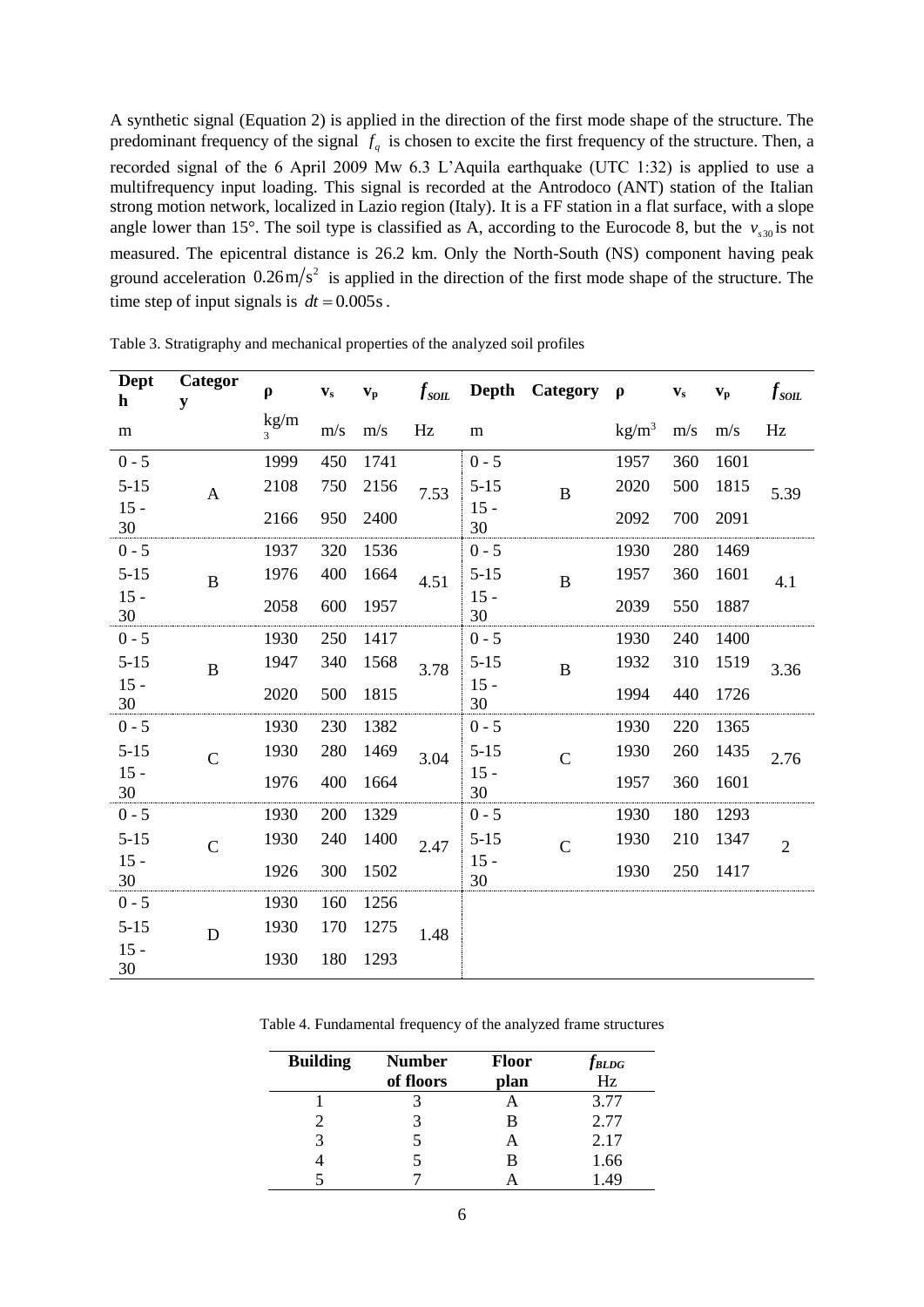

Figure 6. Variation of the peak acceleration at the building top with the soil fundamental frequency, in a one-step analysis: synthetic signal (left) and 2009 Mw 6.3 L'Aquila earthquake (right) as seismic loading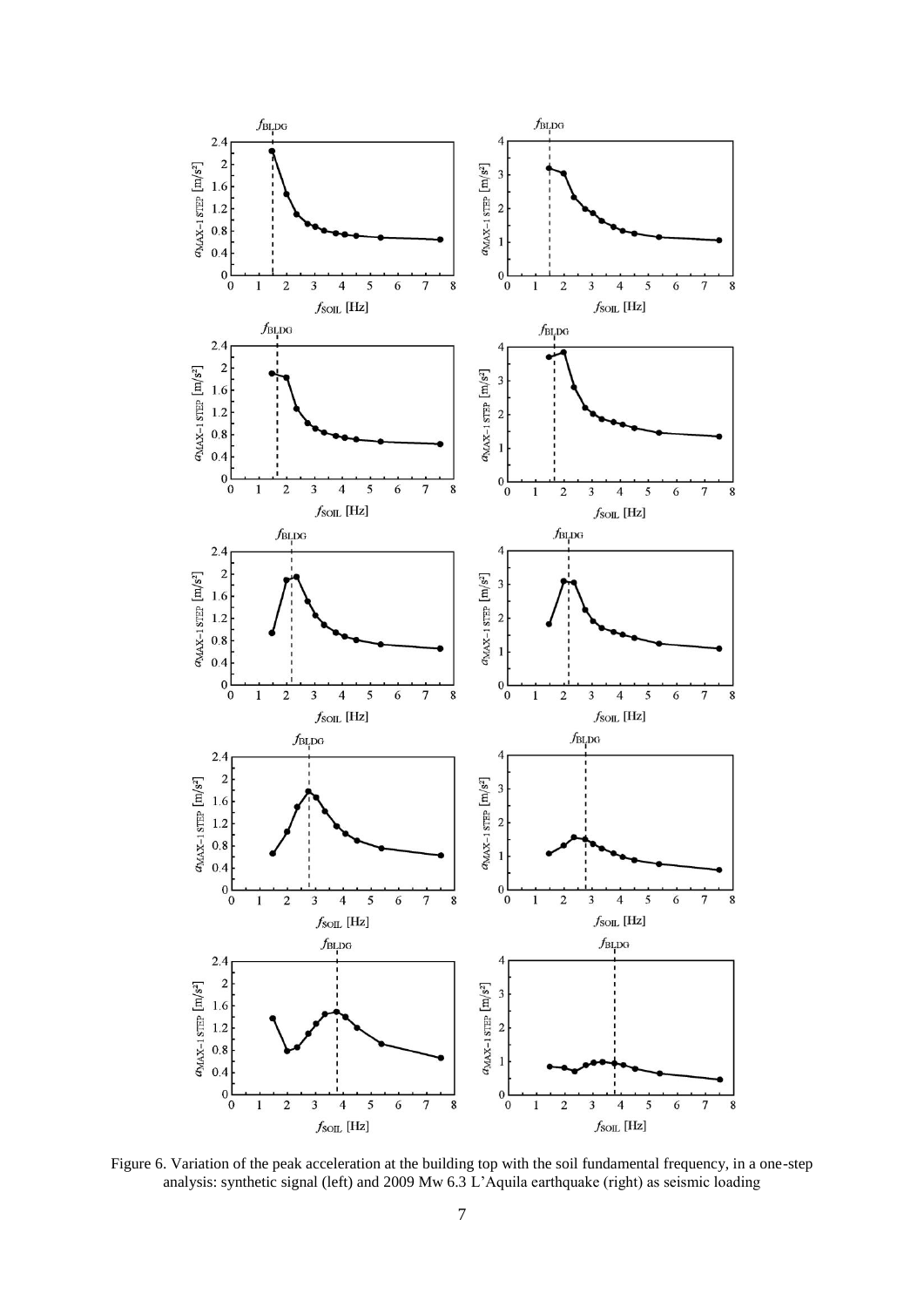#### *5.2 Response spectrum considering SSI*

The variation with the soil fundamental frequency of the peak acceleration at the building top  $a_{MAX-1STEP}$ , in a one-step analysis (building-foundation-soil assembly), is shown in Figure 6 for different soil profiles and the same structure, in the two cases of input seismic loading corresponding to a synthetic signal (having predominant frequency  $f_q$  close to the building fundamental frequency) and to the 2009 Mw 6.3 L'Aquila earthquake. The frequency associated to the highest energy content is  $f_q = 1.82 \text{ Hz}$ for the 2009 L'Aquila earthquake. The peak acceleration at the building top is maximum when  $f_{SOL} = f_{BLDG}$  both for the case of synthetic signal, where  $f_{BLDG} = f_q$ , and for the 2009 Mw 6.3 L'Aquila earthquake. This is expected since it is the resonance case. A decreasing acceleration peak is obtained for  $f_{SOL}$  higher and lower than  $f_{BLDG}$ . The same trend is obtained for all the structures, independently of the input motion.

Figure 7 shows the variation of peak acceleration at the building top in a one-step analysis, normalized with respect to its maximum, with the building to soil fundamental frequency ratio. In this way, a similar result is achieved in all the cases. This result suggests a response spectrum that takes into consideration the soil-profile heterogeneity and the SSI.

The variation of the one-step to two-step peak acceleration ratio  $a_{MAX-1STEP}/a_{MAX-2STEP}$  (for motion at the building top) with the building to soil fundamental frequency ratio is shown in Figure 8. In the analyzed cases, the influence of SSI can reduce the acceleration peak at the top of the building between 30 and 40%, or increase of about 5%. The similarity of all the cases is maintained. Consequently, an average curve for all analyzed cases could provide an acceleration ratio  $a_{MAX-1STEP}/a_{MAX-2STEP}$  to quantify the SSI effect for any structure, known the building to soil fundamental frequency ratio  $f_{BLDG}/f_{SOL}$ . In other words, the SSI effect could be predicted knowing the structure and soil dynamic features, to correct the result obtained using a two-step analysis approach, according to

$$
a_{MAX-1STEP} = a_{MAX-1STEP} / a_{MAX-2STEP} \times a_{MAX-2STEP}
$$
\n
$$
\tag{3}
$$

$$
(3)
$$

where  $a_{MAX-1STEP}/a_{MAX-2STEP}$  is read in the response spectrum considering SSI (as those in Figure 8).



Figure 7. Variation of the peak acceleration at the building top, normalized with respect to its maximum, with the building to soil fundamental frequency ratio, in a one-step analysis: synthetic signal (left) and 2009 Mw 6.3 L'Aquila earthquake (right) as seismic loading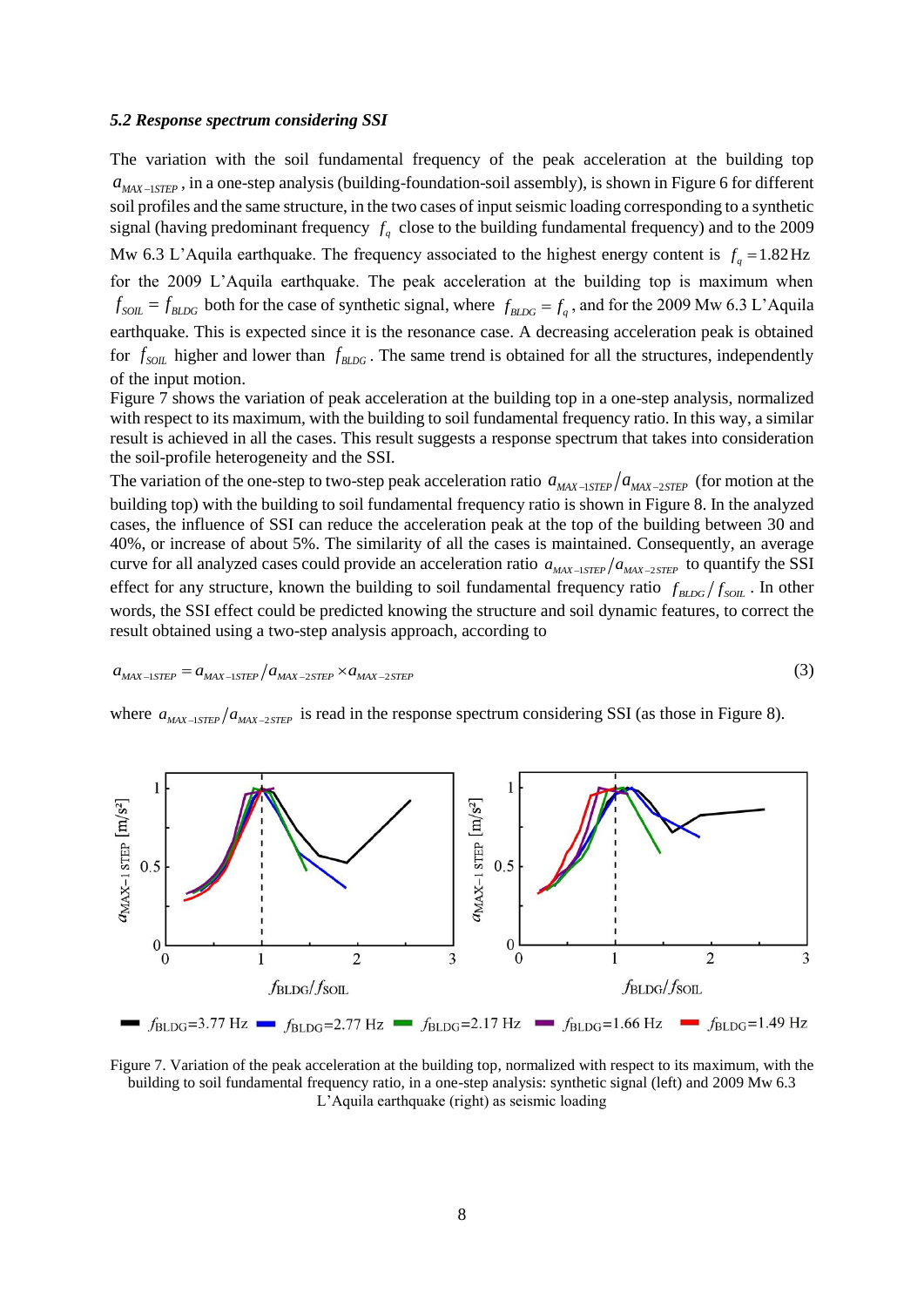

Figure 8. Variation of the one-step to two-step peak acceleration at the building top with the building to soil fundamental frequency ratio: synthetic signal (left) and 2009 Mw 6.3 L'Aquila earthquake (right) as seismic loading

## **6. CONCLUSION**

A parametric study has been held for the analysis of the seismic response of a building having shallow foundation, taking into account soil-structure-interaction (SSI).

The finite element model consists of a 3D frame structure, meshed using Timoshenko beam elements, rigidly connected to the foundation, the latter embedded in a T-shaped soil domain. Soil and foundation are discretized using 20-node solid finite elements. The 3D foundation slab is rigidly connected, node to node, to the 3D soil domain. A reliable soil domain for SSI analyses demands the definition of the soil domain area (that is selected after analysis of the building base to bedrock transfer function for different areas) and the thickness of the near-surface soil domain modeled as 3D.

The proposed 1DT-3C modeling approach allows simulating the response of soil and building to a threecomponent seismic motion, accounting foundation deformability, rocking effect and SSI.

The undertaken parametric analysis considers different soil profiles, characterized by their average shear wave velocity for the first 30 m depth, and five different structures. A synthetic signal having predominant frequency close to the building fundamental frequency and the 2009 Mw 6.3 L'Aquila earthquake are used as input seismic loading. A one-step analysis, where SSI is considered using a soil domain assembled with the frame structure, is compared with a two-step analysis, where a fixed-base structure is subjected at its base to the free-field motion.

The similarity of building response from the point of view of SSI effect is obtained for different dynamic features of the soil profile. The impact of SSI, dependent of the building to soil fundamental frequency ratio, is estimated. The same trend is obtained for all analyzed buildings having frame structure and shallow foundation. Consequently, a response spectrum that accounts SSI could be provided.

The impact of SSI in the acceleration peak at the building top appears variable between about 30-40% of reduction and 5% of increase, in a linear elastic regime. A correction factor for a two-step analysis approach, considering the effect of SSI, is provided.

Further work is necessary to introduce the nonlinearity of soil and structure in this parametric analysis.

# **7. ACKNOWLEDGMENTS**

This research is performed using HPC resources from GENCI-[CINES] (Grant 2017-[ A0030410071]). This work has been funded by the region Provence-Alpes-Côte d'Azur (South-Eastern France) through a doctoral fellowship.

# **8. REFERENCES**

Abaqus User Manual (2014). Abaqus Theory Guide. Version 6.14. USA Dassault Systemes Simulia Corp.